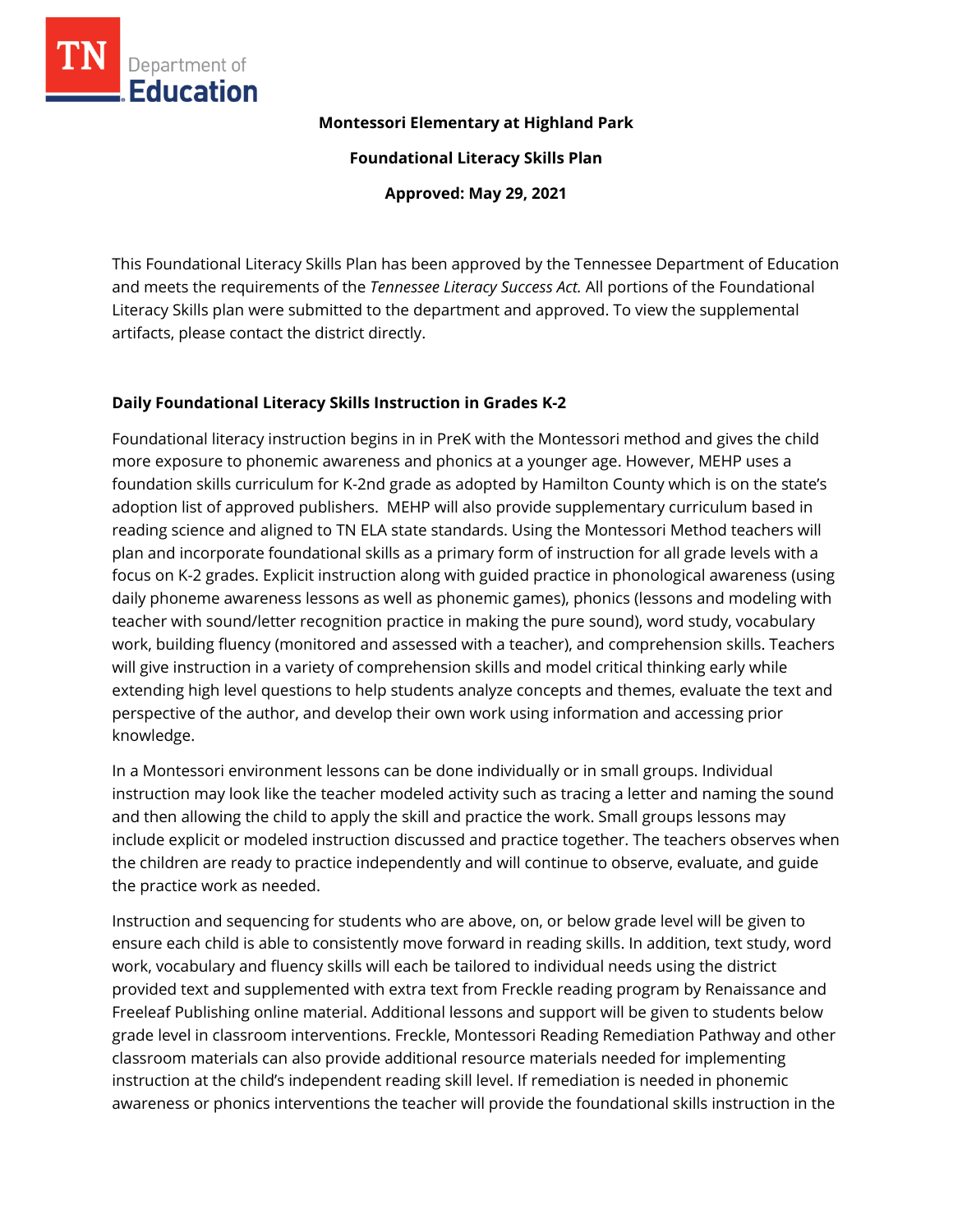classroom during the set time (75 mins minimum in each class) using Montessori Language based materials such as Sandpaper Letters and Movable alphabet while using explicit instruction and progressive sequencing.

# **Daily Foundational Literacy Skills Instruction in Grades 3-5**

MEHP 3rd-5th grade classrooms will integrate literacy block based in reading science and aligned to TN state ELA standards. The curriculum used is provided by Hamilton County Schools and is on the State's adoption list of accepted publishers. The integrated ELA block consists of evidence-based instructional approach for incorporating foundational literacy skills in daily instruction. While the blocks can be shifted based on either morning or afternoon time periods, the instruction during the blocks will be consistent. The literacy block will include (but is not limited to) the study and function of words, grammar, syntax, word structure (morphology), spelling patterns, word building and studies of word usage. Additionally, our supplemental curriculum allows students to explore a variety of text and is grounded in non-fiction. Fictional stories of all genres will also be included as students explore comprehension, absorb vocabulary and practice fluency skills.

While the foundations literacy instructional block is designed for 90 minutes, additional times in the classroom are spent on exploration with text in other areas of study. Cultural Studies, historical studies and extended work into Science will provide rich exposure both within and beyond the TN state standards. Within the literacy block and throughout the other areas of the class students will use comprehension, vocabulary enrichment and fluency skills that will be monitored and assessed consistently by the teacher.

For example, when third grade are studying the cultural customs and geographical locations of Indigenous People through European Exploration (prior to 1585) they will explore a variety of comprehension skills, use graphic organizers to collect information, discuss and work with vocabulary for deeper understanding, respond to scaffold questions and provide evidence-based answers from the text. Modeling and supports are given with each student guided to go further than their current skill or grade level standard to develop their own desire to learn independently. For example, vocabulary studies within the text can lead to suffix, prefix and root words studies with multiple variations and progressive word work. Also, materials and text can be adapted to each child's level to support fluency skills for practice in reading. In addition to the foundational literacy block, MEHP will use Science and Social Studies time to enhance fluency skills, vocabulary building, and comprehension through group discussion, think-pair-share, independent reading, and various other instructional strategies. Finally, all areas of the classroom use writing to allow students to explain what they know. However, with science and social studies we will incorporate graphic organizers, writing with evidence-based responses, independent and guided research, and independent and guided writing.

## **Approved Instructional Materials for Grades K-2**

LearnZillion - K-5 Expeditionary Learning

## **Approved Instructional Materials for Grades 3-5**

LearnZillion - K-5 Expeditionary Learning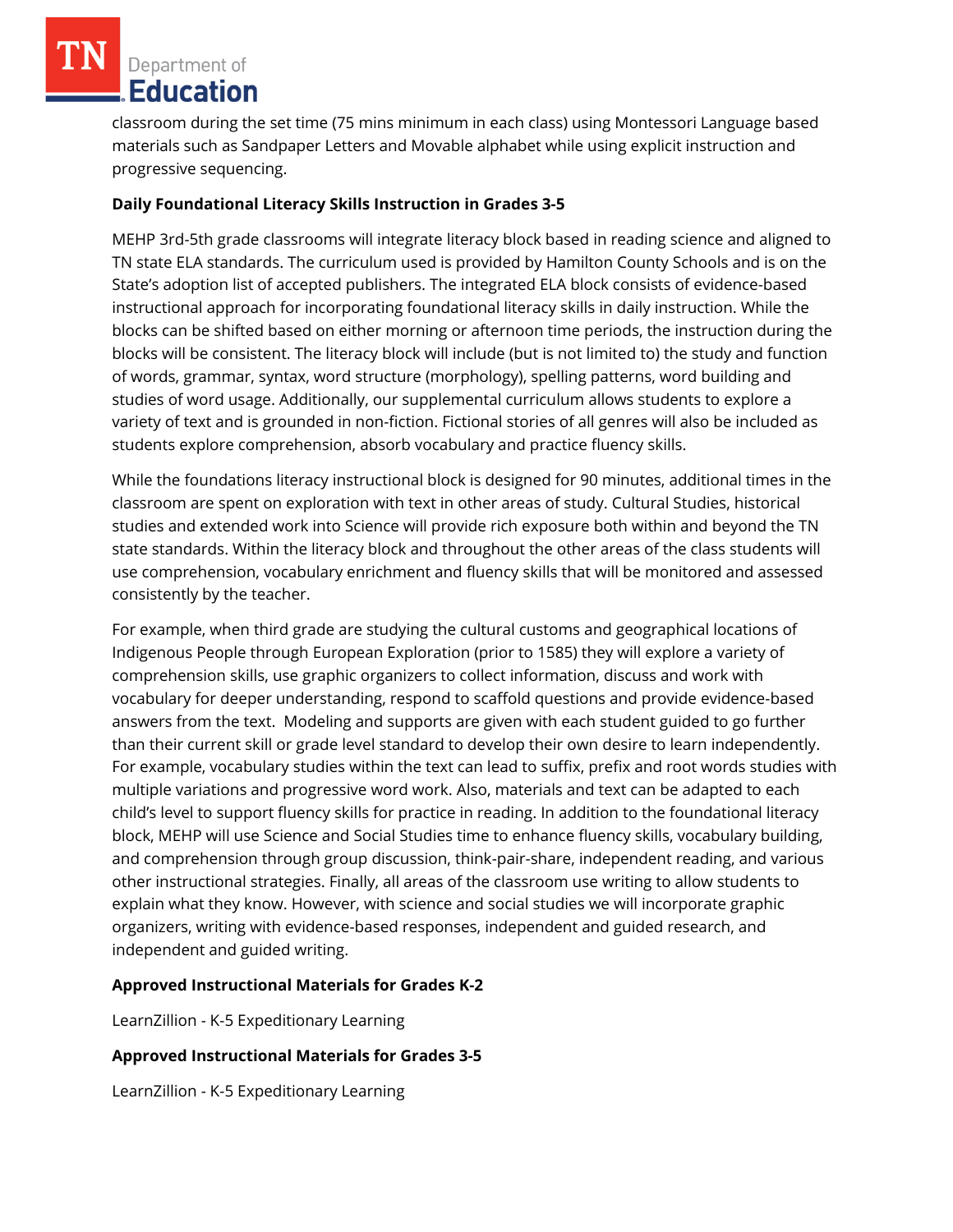#### **Additional Information about Instructional Materials**

Hamilton County has adopted approved curriculum that MEHP will use for Foundational Literacy instruction. However, MEHP will supplement ELA instruction with TN Foundational Skills Curriculum Supplement and Montessori Reading Remediation Pathway to support our students reading success. These supports allow us to focus on the individual's needs for foundational skills and track the progress with additional coaching and materials outside of the school. Parents will be able to access some of the text online for free and video tutorials in phonemic awareness and phonics are given by Montessori trained reading specialists and can be view for free by parents as at-home support.

# **Universal Reading Screener for Grades K-5. This screener complies with RTI<sup>2</sup>and Say Dyslexia requirements.**

MEHP will use Hamilton County's adopted screener iReady, as this screener is being used by several Hamilton County Schools that MEHP has communicated with. As needed, MEHP will adopt the dyslexia screening Hamilton County adopts and will follow the requirements established in §49-1- 229 and the universal screening requirements in TN's RTI2 framework manual. The universal screener will assess students in phonological and phonemic awareness, sound symbol recognition, alphabet knowledge, decoding skills, rapid naming and encoding skills. Those students identified as having multiple characteristics of dyslexia may be screened once school-based interventions have not helped and parents will be notified of the process for screening their child for dyslexia as well as results shared from the screening.

## **Intervention Structure and Supports**

After screening, MEHP will have assessed the needs of our students and begin the process of providing support using RTI2. Students below the national or state norms for their grade level or are otherwise defined as at-risk in developing reading success will be diagnosed further and given extra instruction. Our RTI2 coordinator, lead teachers and principal will identify the students in the 0-25% based on the universal screener. Students will be placed in either Tier 2 or Tier 3 and given a diagnostic assessment to determine their individualized instruction needs. Students identified in Tier 2 will be given an additional 30 minutes of instruction in small groups. With MEHP's foundational literacy block being 75 min. and with our attention to individualized instruction we anticipate this Tier 2 time of 30 min. to be intense instruction and will allow for further practice of skills within the classroom literacy block of 75 min. When 45 mins of instruction for Tier 3 is needed, the master calendar will be adjusted to accommodate those students by either 15 mins before or after the allotted 30 mins already on the schedule.

During these RTI2 times, the instruction we use will be identified as highly successful for both students at-risk and students of diverse backgrounds. MEHP will adopt the district ELA curriculum that allows teacher to access remediation materials for skills gaps with students, as well as use the Montessori Reading Remediation Plan. The Montessori Reading Remediation Plan was used to provide online 30 min. tutoring of a Hamilton County 2nd grade student during the 2021-21 school year. It proved to be successful by the student's Hamilton County assessment (given by his teacher) and tutor's assessment. After being behind two grade levels in reading in 2nd grade, the child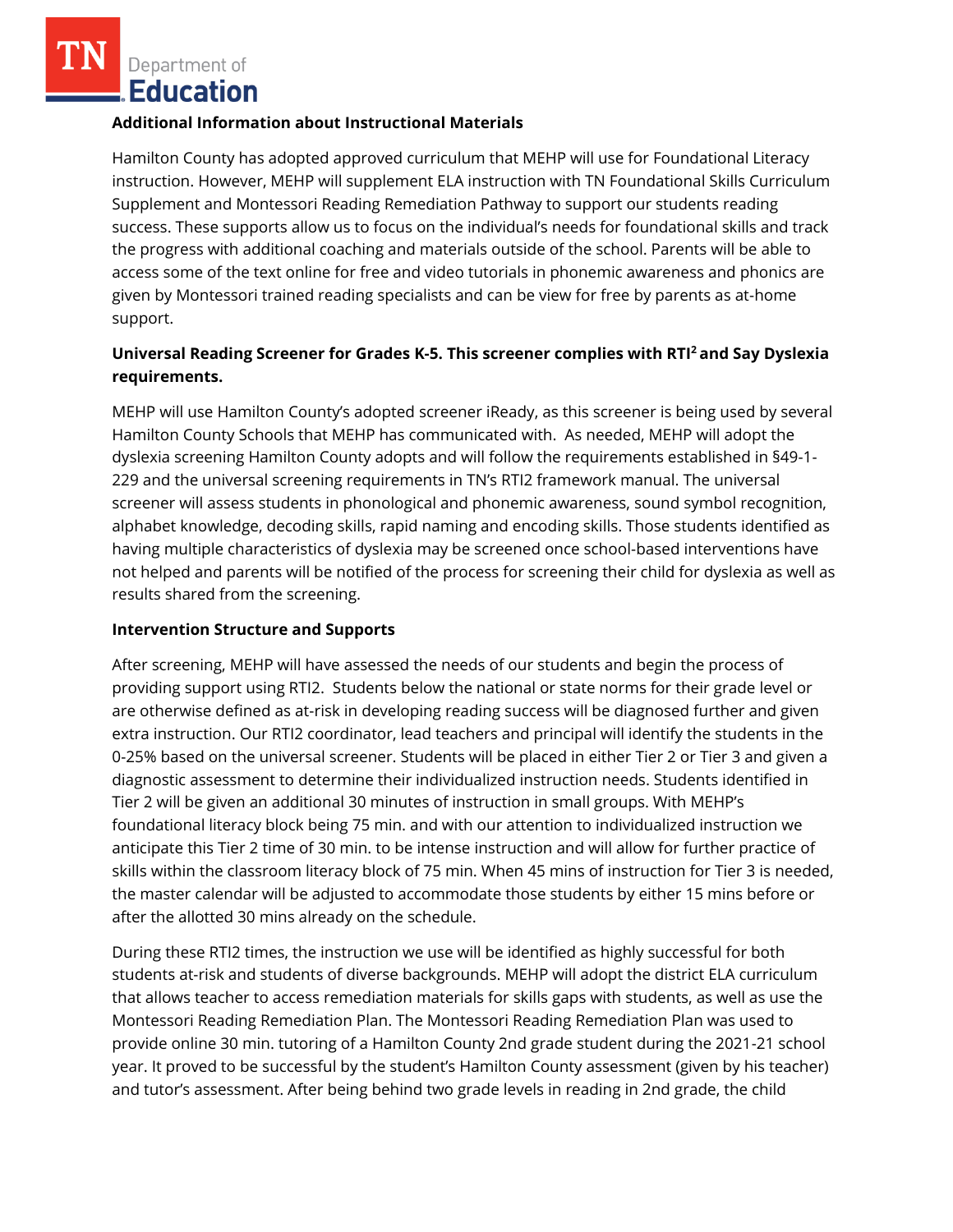increased 1.5 grade levels after 7 months of Tier 2 online intervention and is nearly reading on grade level for 3rd grade. He was not provided Tier 2 or Tier 3 instruction in school during the 2020-21 school year due to COVID.

Freckle will also be used as a supplement instruction for students. While both Montessori Reading Remediation Plan and Freckle are under review for researched-based implementation in tiered interventions, MEHP will implement a researched based program if children are not showing significant improvement in the first 90 days after the first assessment (August 2021) window. MEHP is prepared and will adopt a researched based program such as SPIRE, if a student is not "on track" for improvements within 90 days of the first assessment window. SPIRE is a researched based, teacher centric program that produces effective intervention for struggling readers based on 10 steps including: phonics and phonogram work. phonological awareness, word building, reading, decoding, sound dictation, spelling, and sentence dictation.

Teachers are expected to provide data on students' progress each week and keep details of attendance and participation level within each Tier session. Attendance is marked with P – present or A – absent and participation is marked with  $\Box$  fully participated,  $\Box$  tired, or  $\Box$  no participation. If a student did not fully participate, the student will be given support to discover motivation techniques to fully participate.

Each week, the RTI2 coordinator, lead teachers, interventionist and principal will meet to discuss the progress and challenges of each student. We will connect and collaborate by providing ideas and support in instruction and motivation for students. We will also provide check-ins with the student for motivation and goal setting to help each child feel successful.

Every 4 weeks, the RTI2 coordinator, lead teachers and principal will review overall and individual data to evaluate if steps are needed to adjust programing or provide additional supports. MEHP will provide intensive intervention to each student in accordance with the RTI2 model using programs that align with the Say Dyslexia Law. Students

## **Parent Notification Plan/Home Literacy Reports**

There is high potential for many students to be "at-risk" after this pandemic. MEHP has been engaging parents in our planning year and will continue to reach out during the summer before the school opens to ensure parents and guardians are partners in their child's education. We are reaching out via email, phone calls and in person visits as well as providing online resources to help parents better understand foundational skills and reading readiness. In addition, we have an ongoing plan to help parents understand the Montessori method and how each child can become a lifelong independent learner with solid reading skills.

After universal screeners are completed in August, parents and guardians will be notified of their child's scores and if they will be receiving interventions should the score be in the 0-25 percentile. Student's scores and letters are in parent friendly language and will be translated into Spanish for parents identified as Spanish speaking. Letters will inform parents of their child's intervention time and examples of skills that will be covered.